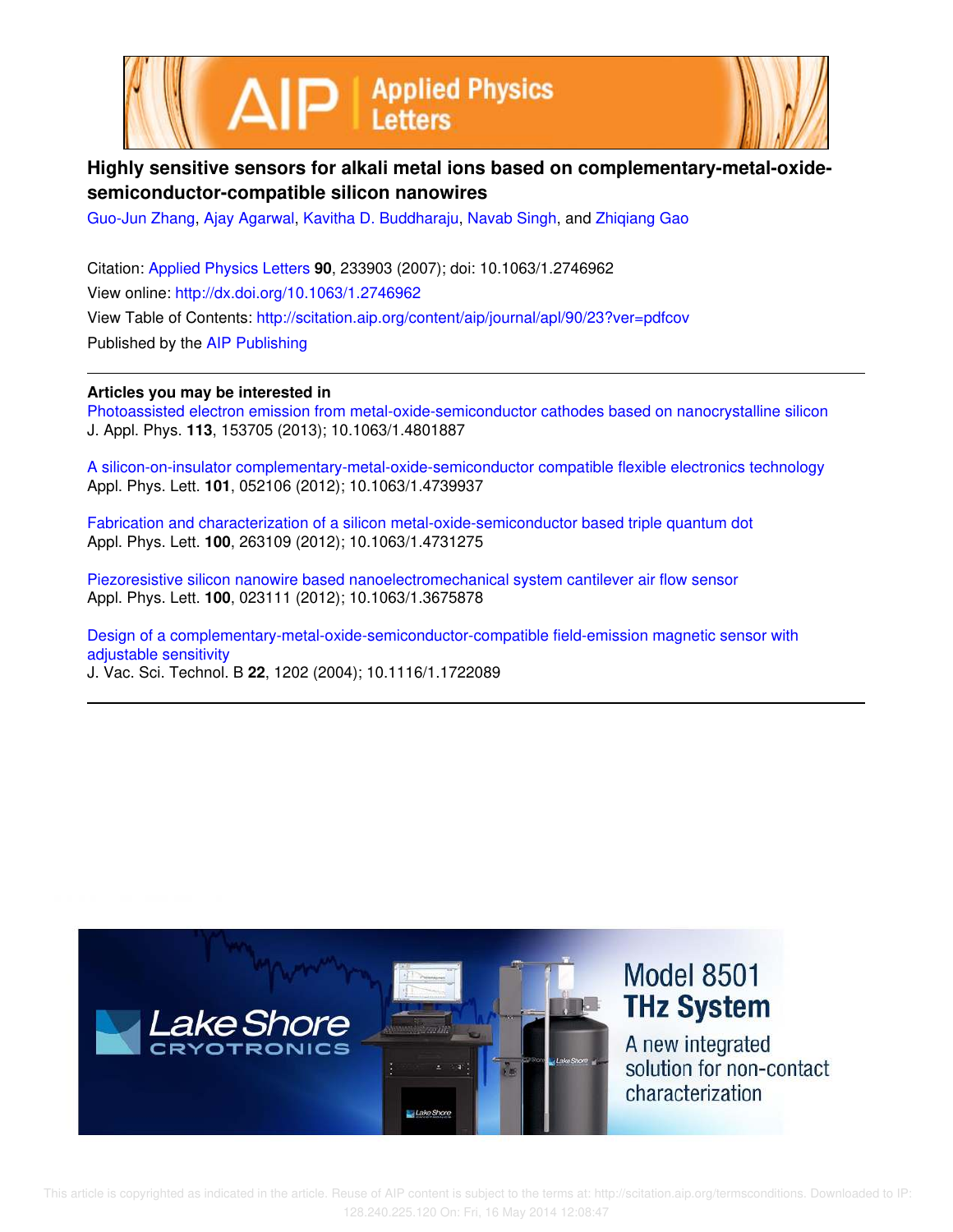## **Highly sensitive sensors for alkali metal ions based on complementarymetal-oxide-semiconductor-compatible silicon nanowires**

Guo-Jun Zhang, Ajay Agarwal, Kavitha D. Buddharaju, Navab Singh, and Zhigiang Gao<sup>a)</sup> *Institute of Microelectronics, 11 Science Park Road, Singapore 117685, Singapore*

Received 28 February 2007; accepted 14 May 2007; published online 6 June 2007-

Highly sensitive sensors for alkali metal ions based on complementary-metal-oxidesemiconductor-compatible silicon nanowires (SiNWs) with crown ethers covalently immobilized on their surface are presented. A densely packed organic monolayer terminated with amine groups is introduced to the SiNW surface via hydrosilylation. Amine-modified crown ethers, acting as sensing elements, are then immobilized onto the SiNWs through a cross-linking reaction with the monolayer. The crown ether-functionalized SiNWs recognize Na<sup>+</sup> and K<sup>+</sup> according to their complexation ability to the crown ethers. The SiNW sensors are highly selective and capable of achieving an ultralow detection limit down to 50 nM, over three orders of magnitude lower than that of conventional crown ether–based ion-selective electrodes. © *2007 American Institute of Physics*. [DOI: 10.1063/1.2746962]

Over the past years, ultrasensitive sensors based on nanoscale structures such as nanowires  $(NWs)$ , carbon nanotubes  $(NTs)<sup>2</sup>$  and nanoparticles<sup>3</sup> have been widely investigated. These one-dimensional structures such as the NWs and NTs offer their potential for real-time and labelfree sensing applications, and more attractively their suitability for large scale and high-density integration. Silicon nanowire (SiNW)-based sensors, in particular, have attracted much attention due to their capabilities of sensitive detection of biological and chemical species. $4-6$  Most of the studies involving "bottom up" fabrication techniques, however, suffer from certain limitations such as device-to-device uniformity, reflecting the variations in the device fabrication processes. Poor device uniformity, yield, and scalability hinder further development of these sensors into practical systems. Large scale fabrication of SiNW devices requires precise control at nanoscale where positioning, circuiting, and integrating individual nanodevices are some of the technical challenges. Developing a reliable and scalable fabrication technique for producing uniform and well-aligned SiNWs, integrating individual SiNW into functional devices with high yields, is one of the great challenges facing development of the next generation SiNW sensors.

Furthermore, one area that remains largely unexplored to date is the applicability of SiNW devices in clinical relevant metal ion sensing. Only calcium ion  $(Ca^{2+})$  was studied using SiNW field effect transistors by immobilizing calmodulin as  $Ca^{2+}$  receptor onto the SiNW surface. The presence of 25  $\mu$ M Ca<sup>2+</sup> resulted in a merely 3% drop in conductance, precluding from further development.<sup>4</sup> The ability to increase significantly the signal intensity is important for the realization of practical SiNW sensors.

Crown ethers are well-known ionophores for metal ion sensing.<sup>7</sup> They have been widely studied in macrosystems since they feature inherent metal ion selectivity; a ring that is able to only complex metal ions with a very specific size. Many crown ethers have been synthesized and utilized in ion-selective electrodes  $(ISEs)$ ,<sup>8</sup> crown ether dyes,<sup>9</sup> and

crown ether–based ionophores for fluorescence sensing.<sup>10</sup> It would be interesting to see how crown ethers behave in a nanodevice. For example, how crown ether–functionalized SiNWs respond to metal ions. Such chemical systems could, in principle, be used as clinical sensors, for *in situ* and in real-time detection of alkali metal ions of clinical relevance, such as  $Na<sup>+</sup>$  and  $K<sup>+</sup>$  as  $Na<sup>+</sup>$  and  $K<sup>+</sup>$  are widely used to monitor aberrant physiologies associated with diabetes, dehydration, diarrhea, and acute and chronic renal failure.<sup>1</sup>

We have recently developed a complementary metal oxide semiconductor (CMOS)-compatible technology for forming arrays of SiNWs which are electrically addressable on an individual basis.<sup>12</sup> With the crown ethers  $(15$ -crown-5 and 18-crown-6) covalently immobilized on the SiNW surface, it is demonstrated in this work that the SiNWs function essentially as nanosensors for alkali metal ions ( $Na<sup>+</sup>$  and  $K<sup>+</sup>$ ) with much improved sensor performance. In addition, the SiNW sensors can readily be integrated in a portable system for specific and highly sensitive detection of alkali metal ions in a clinical setting.

The SiNWs (*n*-type) are fabricated by self-limiting oxidation process of silicon beams patterned using conventional deep ultraviolet photolithography.<sup>12</sup> An array of the CMOScompatible SiNWs employed in this work for alkali metal ions sensing are shown in Fig. 1. Figure  $1(a)$  represents a scanning electron microscopic (SEM) image of the array of SiNWs integrated with metal pads. As seen in Fig.  $1(a)$ , the fine lines on the right side correspond to the NWs, and the broad lines on the left side correspond to the metal pads for electrical contacts. Our fabrication process produced SiNWs with a  $5-10$  nm  $SiO<sub>2</sub>$  coating on their surface. The SiNW array was 200  $\mu$ m in length with 2  $\mu$ m of spacing in between. They were anchored on a silicon-on-insulator wafer perfectly and were regularly shaped with an almost identical diameter of 30 nm. As shown in Fig.  $1(b)$ , an atomic force microscopic (AFM) image further visualizes the individual nanowires and the nanowire array. To better demonstrate the high uniformity of the SiNWs, *z* axis in the AFM image was substantially stretched compared with *x* and *y* axes. Even at this abnormally amplified scale, only slight unevenness of the SiNWs was observed.

a) Author to whom correspondence should be addressed; FAX:  $+65$ -67731914; electronic mail: zggao@ibn.a-star.edu.sg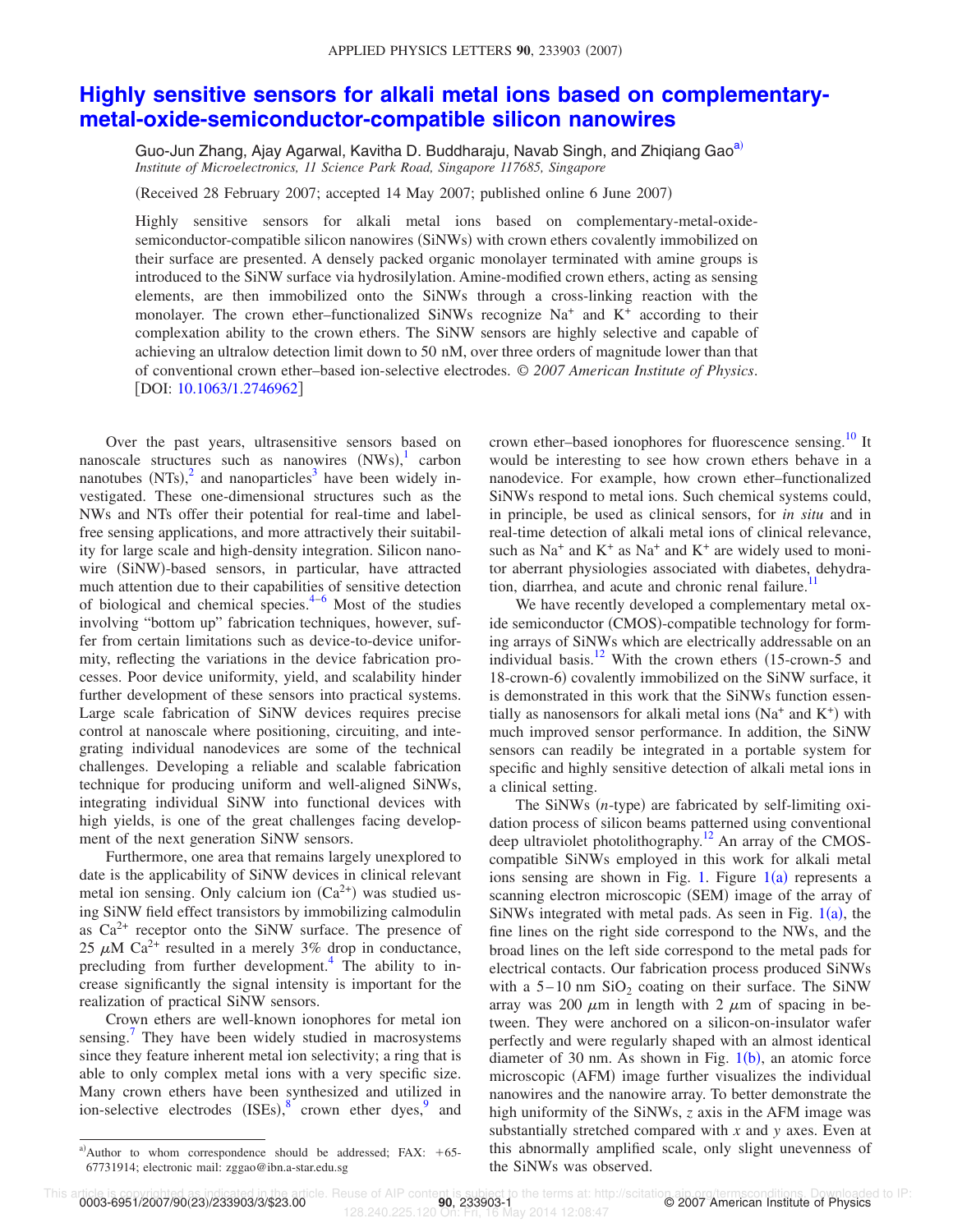

FIG. 1. CMOS-compatible SiNW device layout. (a) SEM image of silicon nanowire device fabricated in CMOS compatible way; (b) AFM image of the same device.

The procedure used to functionalize the SiNWs is illustrated in Scheme 1. Hydrogen-terminated SiNWs were prepared by etching away the  $SiO<sub>2</sub>$  coating in 1% HF for 50 s and  $NH_4F$  (Fluka) for 60 s. The SiNWs were then coated with an organic monolayer terminated with amine, following a literature procedure.<sup>13,14</sup> To covalently immobilize the crown ethers on the SiNWs, a bifunctional linker, glutaraldehyde (Aldrich), was employed to bind its one end to the amine at the SiNW surface and the other end to the amine-modified crown ether.<sup>15</sup> Crown ether immobilization was carried out as follows: 10  $\mu$ L aliquots of 1.0 mM amine-modified crown ethers in methanol, 4'-aminobenzo-15-crown-5 (Aldrich), and 2-aminomethyl-18-crown-6 (Aldrich) were dispensed onto the



This article is copyrighted as indicated in the article. Reuse of AIP content is subject to the principle of the production of the Single of AIP content is subject to the principle of the stress of straights of the stress SCHEME 1. Schematic illustration of the SiNW sensor. 128.240.225.120 On: Fri, 16 May 2014 12:08:47



FIG. 2. (a) Response to Na<sup>+</sup> ( $\diamond$ ) and K<sup>+</sup> ( $\triangle$ ) of the SiNW immobilized with 15-crown-5; (b) response to  $K^+$  ( $\diamond$ ) and Na<sup>+</sup> ( $\triangle$ ) of the SiNW immobilized with 18-crown-6.  $R$ : resistance measured after addition of metal ions;  $R_0$ : resistance measured in the presence of 10 mM TEAC solution.

glutaraldehyde-activated SiNWs and incubated overnight at 20 °C in an environmental chamber. The SiNW were ready to use after a final rinse with water.

Alkali metal ion sensing experiments were performed by monitoring the resistance change of the SiNWs before and after the addition of sample solutions containing the alkali metal ion desired. The SiNW resistance was measured with an Alessi REL-6100 probe station Cascade Microtech, Beaverton, OR). An aliquot of 2  $\mu$ L of 10 mM tetraethylammonium chloride (TEAC) (Fluka) in water was used as blank electrolyte solution to generate a background of the SiNW sensor. Aliquots of 2  $\mu$ L of the TEAC solution containing the alkali metal ion of varying concentrations were subsequently injected into the TEAC solution and the resistance was recorded again after it reached the steady state. In the experiments, a fresh SiNW sensor was used for each individual measurement. A mean of the resistance measured simultaneously by an array of the SiNW sensors was utilized for data analysis.

Figure 2 shows the responses of the SiNW sensors to  $Na<sup>+</sup>$  by complexation with 15-crown-5 and  $K<sup>+</sup>$  by complexation with 18-crown-6. Negligible resistance changes were observed in the TEAC solution of different concentrations, indicating that there is no significant buildup of charges at the SiNW surface through electrostatic and nonspecific adsorption. On the contrary, when the SiNW sensors were treated with the metal ions at different concentrations, distinct changes were immediately visible. Figures  $2(a)$  and  $2(b)$ illustrate the dependence of the SiNW resistance change on the concentrations of Na<sup>+</sup> and K<sup>+</sup>, respectively. Data recorded from 15-crown-5 modified SiNWs showed an  $\sim$ 21% drop in the resistance upon the addition of 500  $\mu$ M NaCl solution [Fig.  $2(a)$ ]. More importantly, a linear relationship between Na<sup>+</sup> concentration and resistance change was observed from nano- to millimolar. Similar results were obtained for the 18-crown-6-functionalized SiNW to K<sup>+</sup>. Control experiments in which blank SiNWs were employed did not show any appreciable resistance change when 500  $\mu$ M NaCl solution or 500  $\mu$ M KCl solution was added (data not